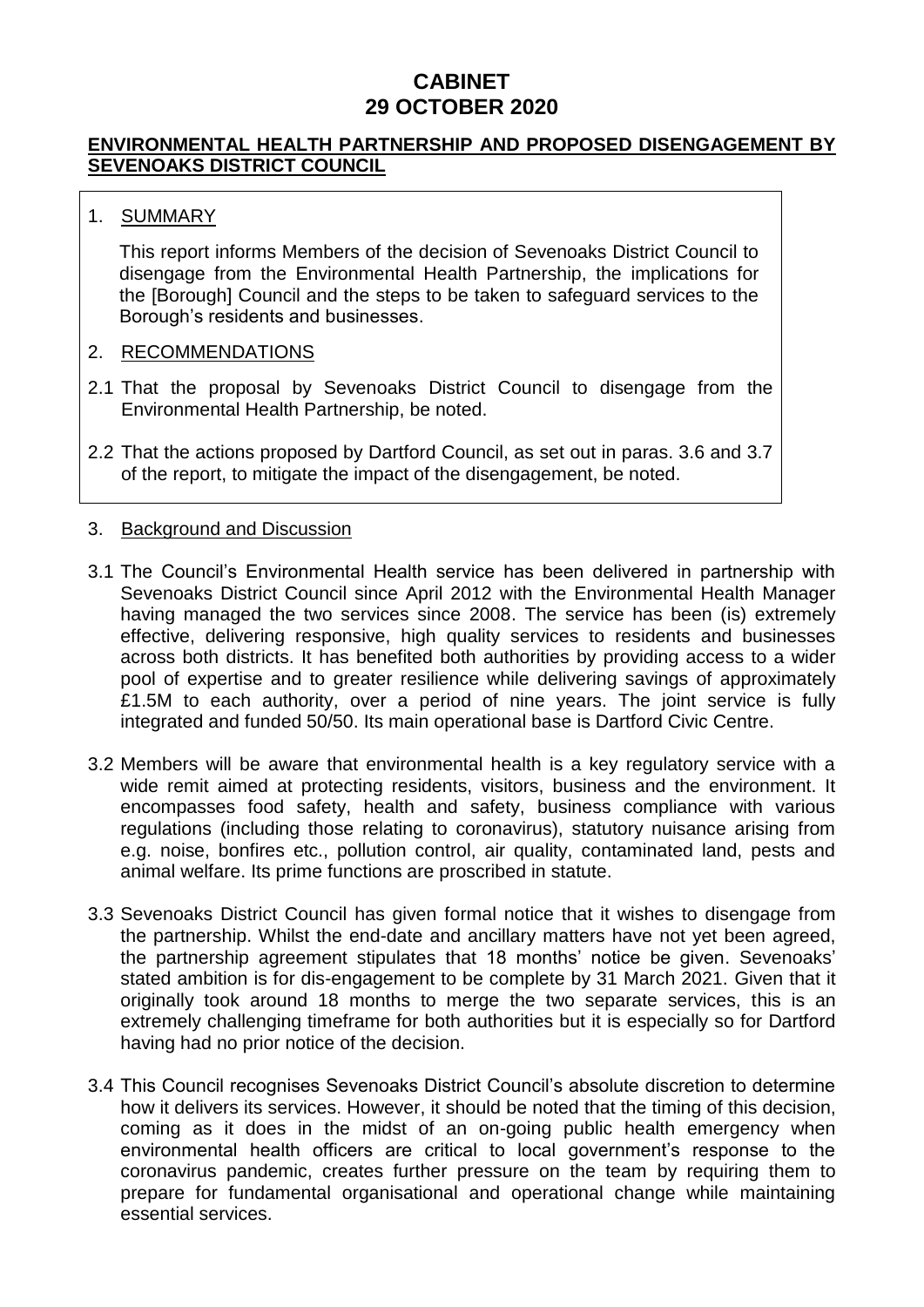## **CABINET 29 OCTOBER 2020**

- 3.5 Over the past couple of years, Officers have been approached by, or approached, other neighbouring authorities to discuss the potential for expanding the partnership. None of these approaches has borne fruit and it is considered neither practical nor desirable to seek a new partnership at this time. Senior Officers in Environmental Health will need to work closely with colleagues in HR, IT and Finance at both Councils over the coming months to facilitate a smooth transition from the joint service to two separate services. No redundancies are expected, indeed, it is anticipated that both Councils will need to recruit additional staff if services are to be maintained at current levels.
- 3.6 Dartford has commenced preparatory work to determine the resource (people, skills, budget etc.) needed to operate a standalone environmental health service. Once this has been established steps will be taken to recruit to vacant and newly established posts as soon as possible. In parallel, plans will be developed and implemented to effect the de-coupling of IT systems and migration of data to the 'home' Council.
- 3.7 The partnership agreement provides a mechanism for withdrawal which includes any loss of funding which may arise from such withdrawal and any other loss, liability, damage, claim or expense incurred by Dartford as a result of Sevenoaks' disengagement. Losses (if any) are being assessed by Dartford, including the consideration of legal remedies available to it.
	- 4. Relationship to the Corporate Plan

None.

| <b>Financial Implications</b> | Returning the service to its pre-merger state is likely to<br>require an increase in budget of approximately £180,000.<br>This is a significant sum. This amount will need addressing<br>in the 2021/22 revenue budget and factoring in to the<br>medium term financial plan which is likely to result in the<br>need for compensating efficiency savings to be sought from<br>across the Council in future years. |
|-------------------------------|--------------------------------------------------------------------------------------------------------------------------------------------------------------------------------------------------------------------------------------------------------------------------------------------------------------------------------------------------------------------------------------------------------------------|
| Legal Implications            | The partnership arrangements, including the mechanism for<br>withdrawal, are detailed in the partnership agreement. The<br>parties showed an intention to create legal relations. The<br>courts will usually determine acceptance of terms based on<br>the individual's conduct (i.e. consent by conduct) - Reveille<br>Independent LLC and Anotech International (UK) Ltd).                                       |
| <b>Staffing Implications</b>  | As set out in the body of the report.                                                                                                                                                                                                                                                                                                                                                                              |
| <b>Admin Implications</b>     | As set out in the body of the report.                                                                                                                                                                                                                                                                                                                                                                              |
| <b>Risk Assessment</b>        | There is a risk that change at this time will destabilise the<br>service and performance levels will drop.<br>There is a risk that Dartford will be unable to recruit staff with<br>appropriate skills and experience.<br>These risks can be mitigated to an extent by good<br>communications with staff, careful planning and proactive<br>recruitment.                                                           |

5. Financial, legal, staffing and other administrative implications and risk assessments